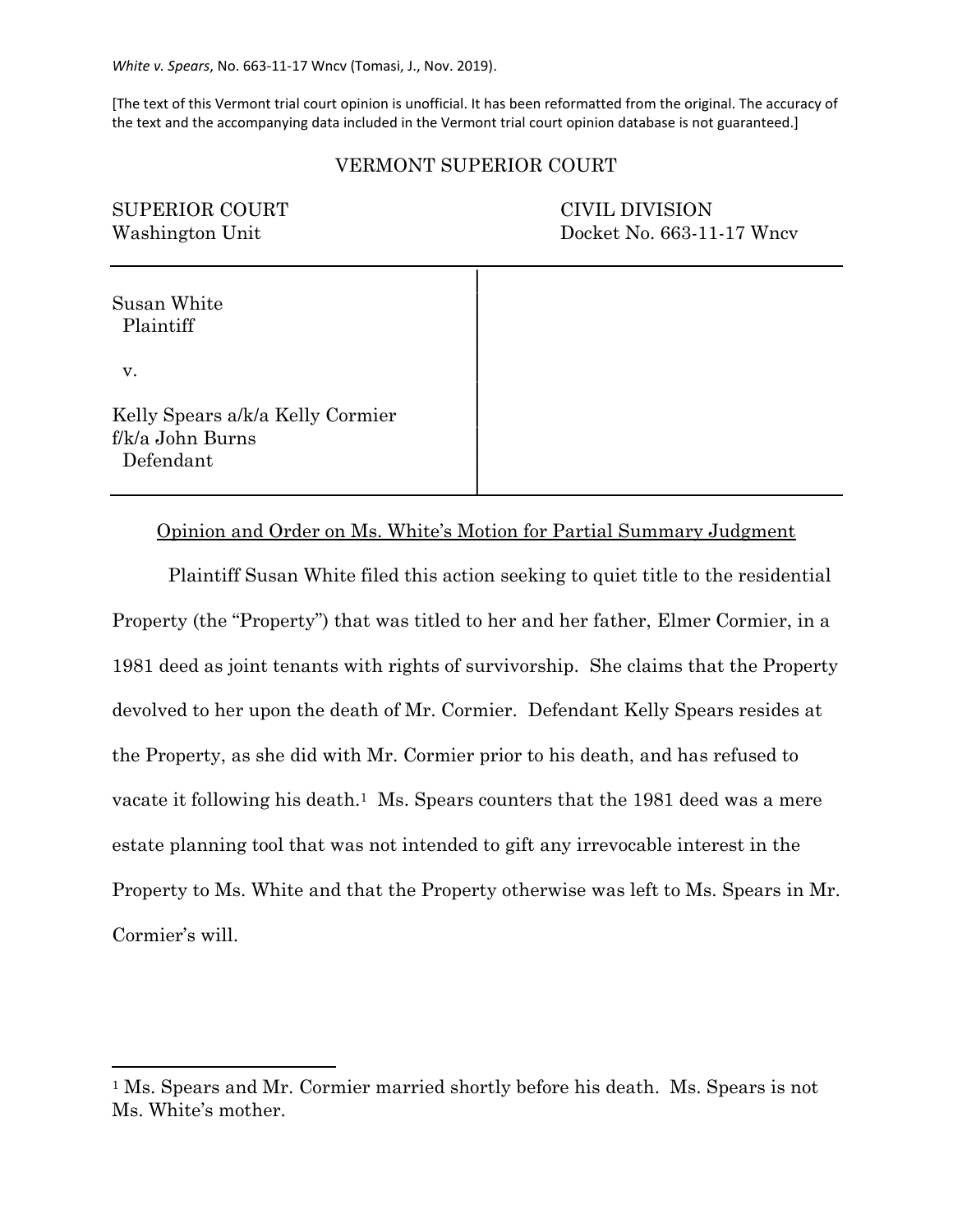Ms. White seeks a declaration of the parties' rights as to the Property and to evict Ms. Spears. Ms. Spears has counterclaimed against Ms. White for intentional infliction of emotional distress (IIED) based on the content of communications between them that are immaterial to the issue of title to the Property. Ms. White has filed a motion for partial summary judgment addressing the title issue only. The IIED counterclaim is not currently at issue.

On October 24, 2019, the Court held an oral argument concerning the motion. Ms. White was present and was represented by Shannon Bertrand, Esq. Ms. Spears was not present but was represented by Stephen Coteus, Esq. and Intern Emery Mathias. The Court makes the following determinations.

### I. Summary Judgment Standard

Summary judgment is appropriate if the evidence in the record, referred to in the statements required by Vt. R. Civ. P.  $56(c)(1)$ , shows that there is no genuine issue as to any material fact and that the movant is entitled to a judgment as a matter of law. Vt. R. Civ. P. 56(a); *Gallipo v. City of Rutland*, 163 Vt. 83, 86 (1994) (summary judgment will be granted if, after adequate time for discovery, a party fails to make a showing sufficient to establish an essential element of the case on which the party will bear the burden of proof at trial). The Court derives the undisputed facts from the parties' statements of fact and the supporting documents. *Boulton v. CLD Consulting Engineers, Inc.,* 2003 VT 72, ¶ 29, 175 Vt. 413, 427. A party opposing summary judgment may not simply rely on allegations in the pleadings to establish a genuine issue of material fact. Instead, it must come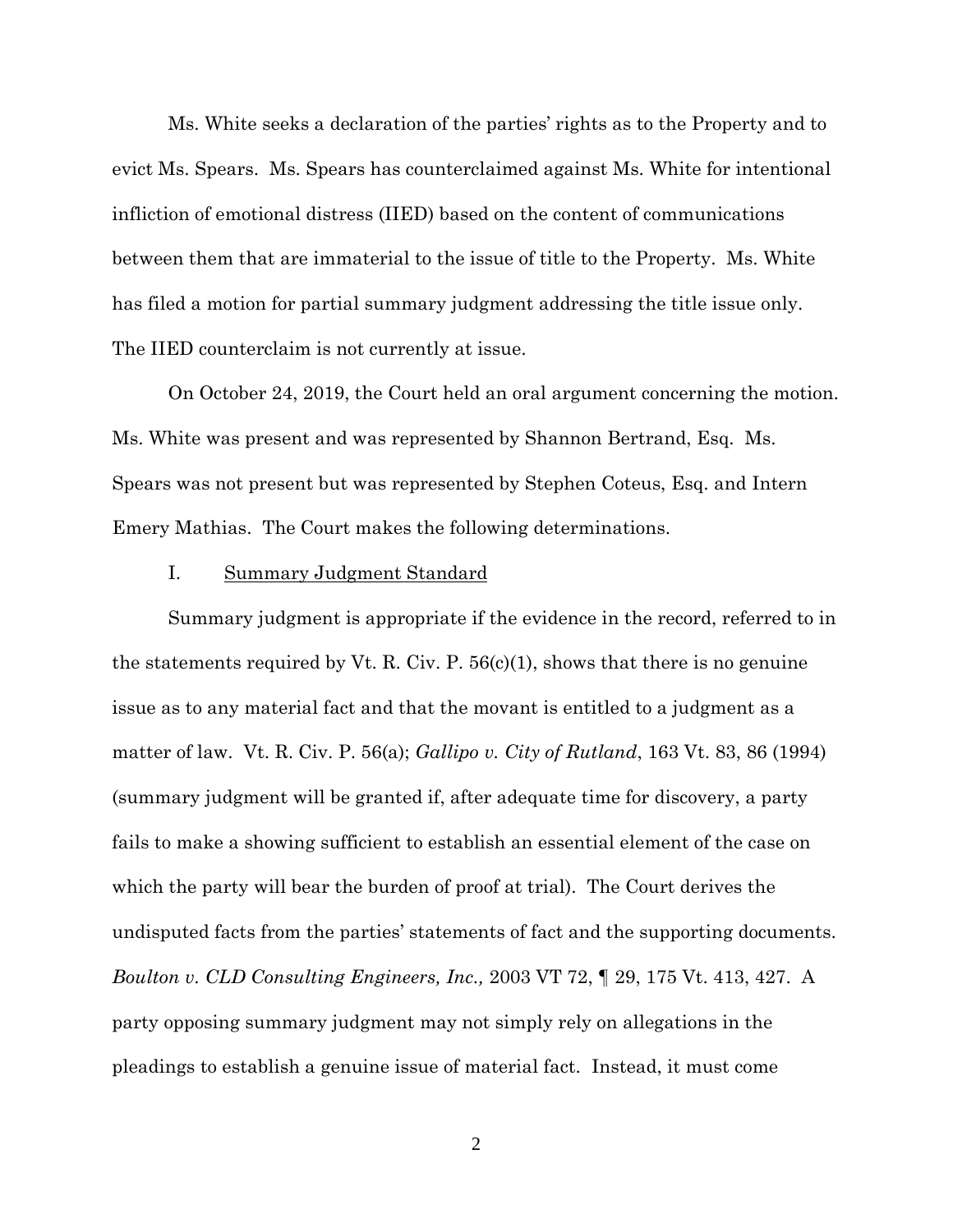forward with deposition excerpts or affidavits to establish such a dispute. *Murray v. White*, 155 Vt. 621, 628 (1991).

### II. The Undisputed Facts

The basic material facts are undisputed. In 1971, the Property was conveyed to Mr. Cormier and Beatrice White, who was Mr. Cormier's wife and Ms. White's mother. Following Beatrice White's death, title to the Property was in Mr. Cormier's name only. In 1981, Mr. Cormier deeded the Property to himself and Ms. White jointly, with rights of survivorship, without any consideration.

At that time, Mr. Cormier had lived at the Property for many years, and it was the family home where Ms. White had grown up and where she still lived. Following the 1981 deed, Ms. White continued to live at the Property with her father. In 1987, she and her new husband bought a mobile home and installed it on the Property. In the course of financing that mobile home, she represented herself to her lender as the owner of the Property. She and her husband also made related improvements to the Property, including installing a septic system, at their own expense. While Mr. Cormier generally took care of expenses related to the original family home, Ms. White took care of all expenses and improvements related to the mobile home on the Property. In 1995, Ms. White and her family moved from the Property, seeking larger living quarters.

In 2006, Mr. Cormier met Ms. Spears, and they struck up a relationship. She eventually moved in, and they married in 2015, two months before his death at age 90. In 2014, Mr. Cormier met with a lawyer and executed a will leaving all his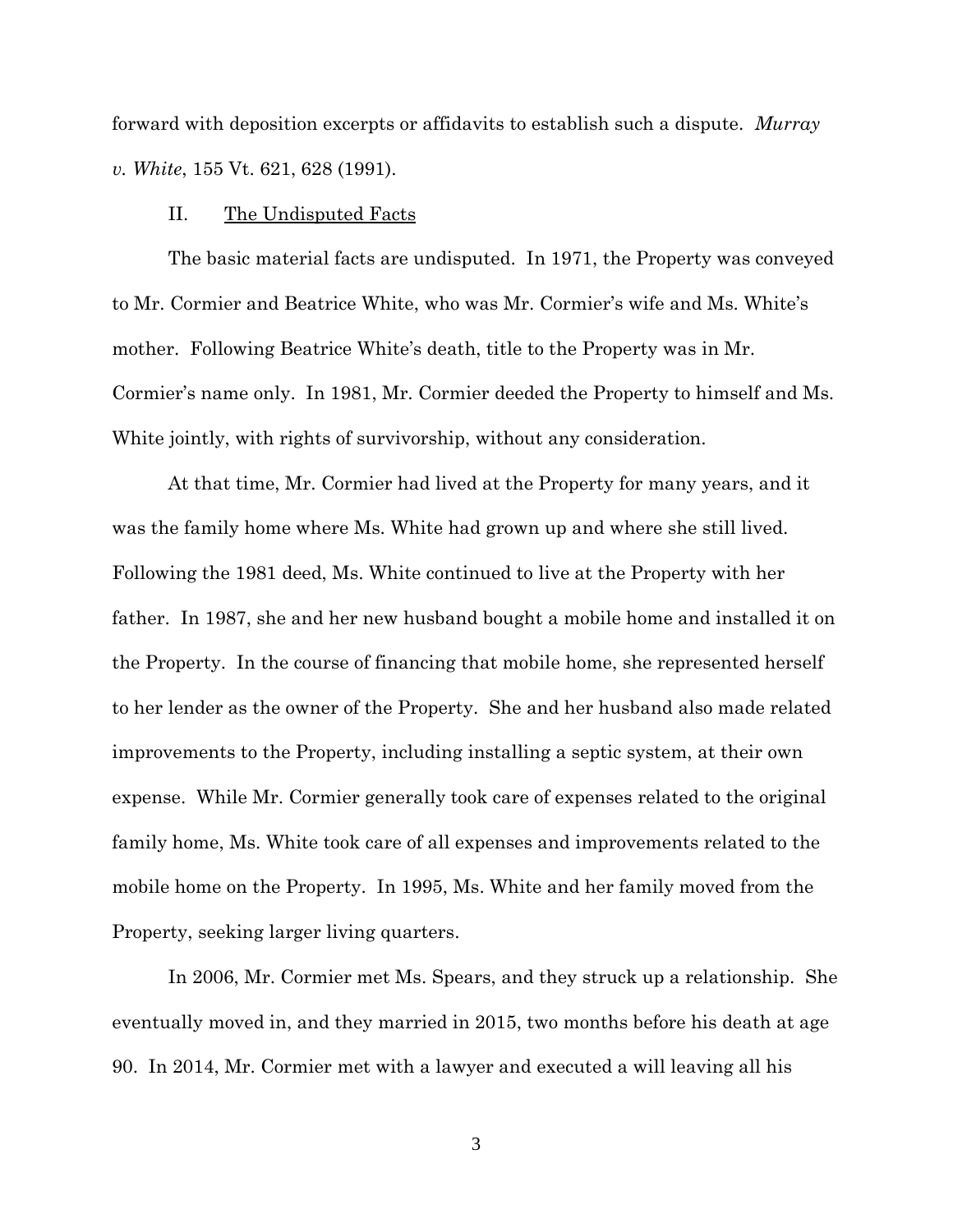personal and real property to Ms. Spears. The will did not specify what, if any, particular property (personal or real) would have been subject to the will and made no mention of the 1981 deed.

#### III. Analysis

Under Vermont law, "[u]pon the death of a joint tenant, the deceased joint tenant's interest shall be allocated among the surviving joint tenants." 27 V.S.A. § 2(b)(2)(B). If the 1981 deed effectively made Ms. White a joint tenant of the Property, Mr. Cormier's interest would have been allocated to her at the time of his death, and it would not have been available to pass to Ms. Spears by will.

Ms. White argues that the 1981 deed giving her joint title was an effective *inter vivos* gift and, as a result, she was a proper joint titleholder as of the execution of the 1981 deed. "*Inter vivos*" means "[o]f or relating to property conveyed not by will or in contemplation of an imminent death, but during the conveyor's lifetime." *Black's Law Dictionary* 826–27 (7th ed. 1999). A "gift" refers to the transfer of the "ownership or possession" of a thing "without compensation." *Univ. of Vermont v. Wilbur's Estate*, 105 Vt. 147, 156 (1933). "To constitute a gift *inter vivos* there must be an intention on the part of the donor to transfer the title to the Property to the donee immediately and irrevocably [donative intent] accompanied by [delivery]." *Jeffords v. Poor*, 115 Vt. 147, 152 (1947) (emphasis added).

Delivery is not in dispute in this case. *See Phillips v. Plastridge*, 107 Vt. 267, 270 (1935) ("[D]elivery generally is satisfied by a legal presumption of "acceptance of a gift by the donee, when it is unaccompanied by any condition to be performed by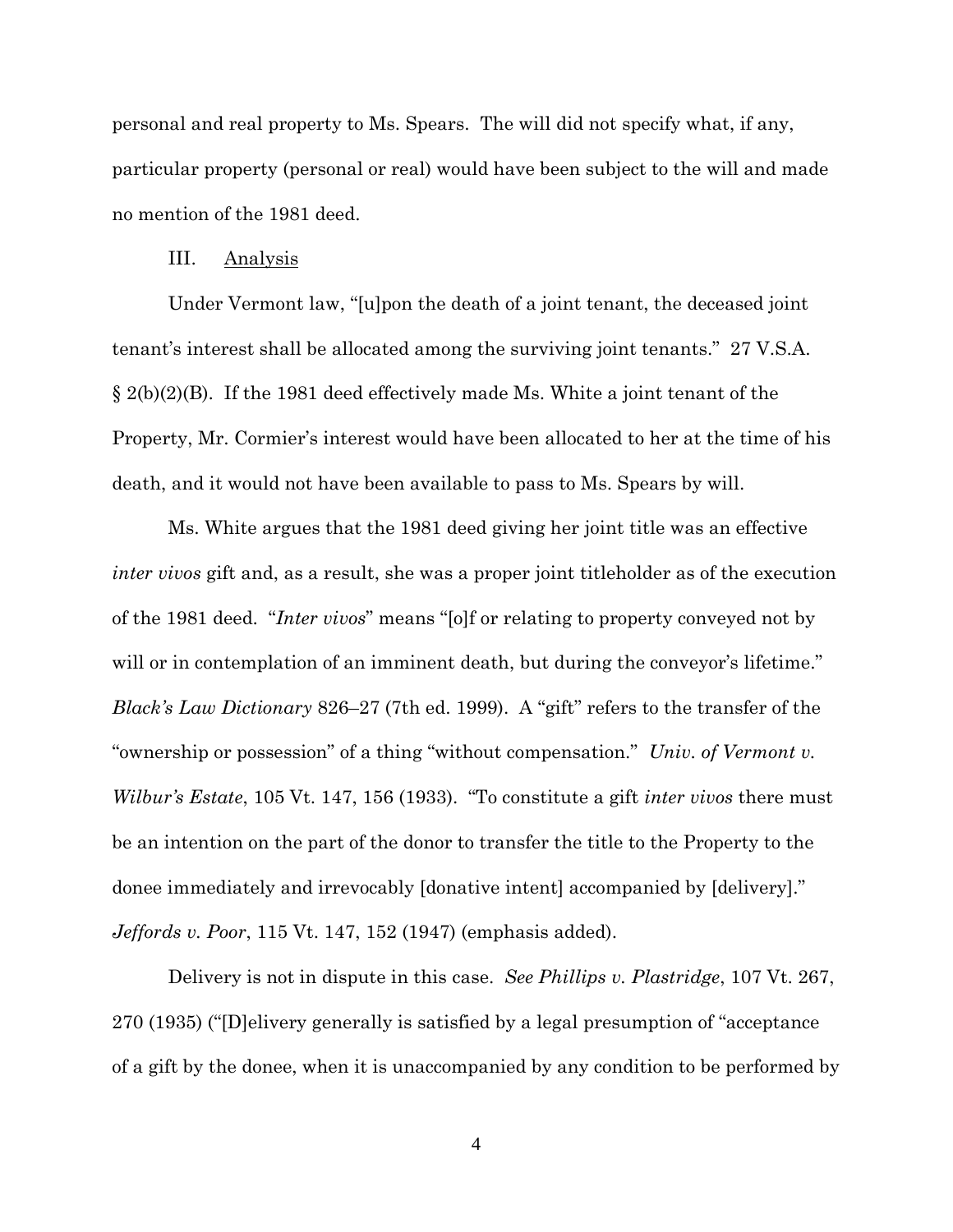him. Especially is this true where the gift is from parent to child." (citation omitted)). The sole issue in this case is donative intent.

Ms. Spears claims that Mr. Cormier did not intend the 1981 deed to gift an irrevocable joint interest in the Property to Ms. White. Instead, she argues that Mr. Cormier merely contemplated giving Ms. White a residual survivorship interest for estate planning purposes. In short, she maintains that he did not intend any immediate and irrevocable gift to Ms. White, and, accordingly, he was free to disregard the 1981 deed and reassign the entire interest in the Property as he saw fit prior to death.

As for factual support for such a claim, Ms. Spears asserts that Ms. White has conceded that the 1981 deed was executed for estate planning purposes, that Mr. Cormier's longtime doctor heard him state that he hoped to leave "the place" to Ms. Spears, and that Mr. Cormier's will represents his later prevailing intention to convey the entire interest in the Property to her following his death. Ms. Spears also describes in her affidavit her "beliefs" about Mr. Cormier's understanding and intentions with regard to leaving the Property to her.

In Vermont, "the mere joint titling of Property without consideration does not conclusively establish intent to gift the property." *Brousseau v. Brousseau*, 2007 VT 77, ¶ 7, 182 Vt. 533, 534. There is, however, a "general presumption that the act of titling property in another's name establishes intent to convey a present interest in the property." *Id*. ¶ 12, 182 Vt. at 535–36. One challenging the presumption,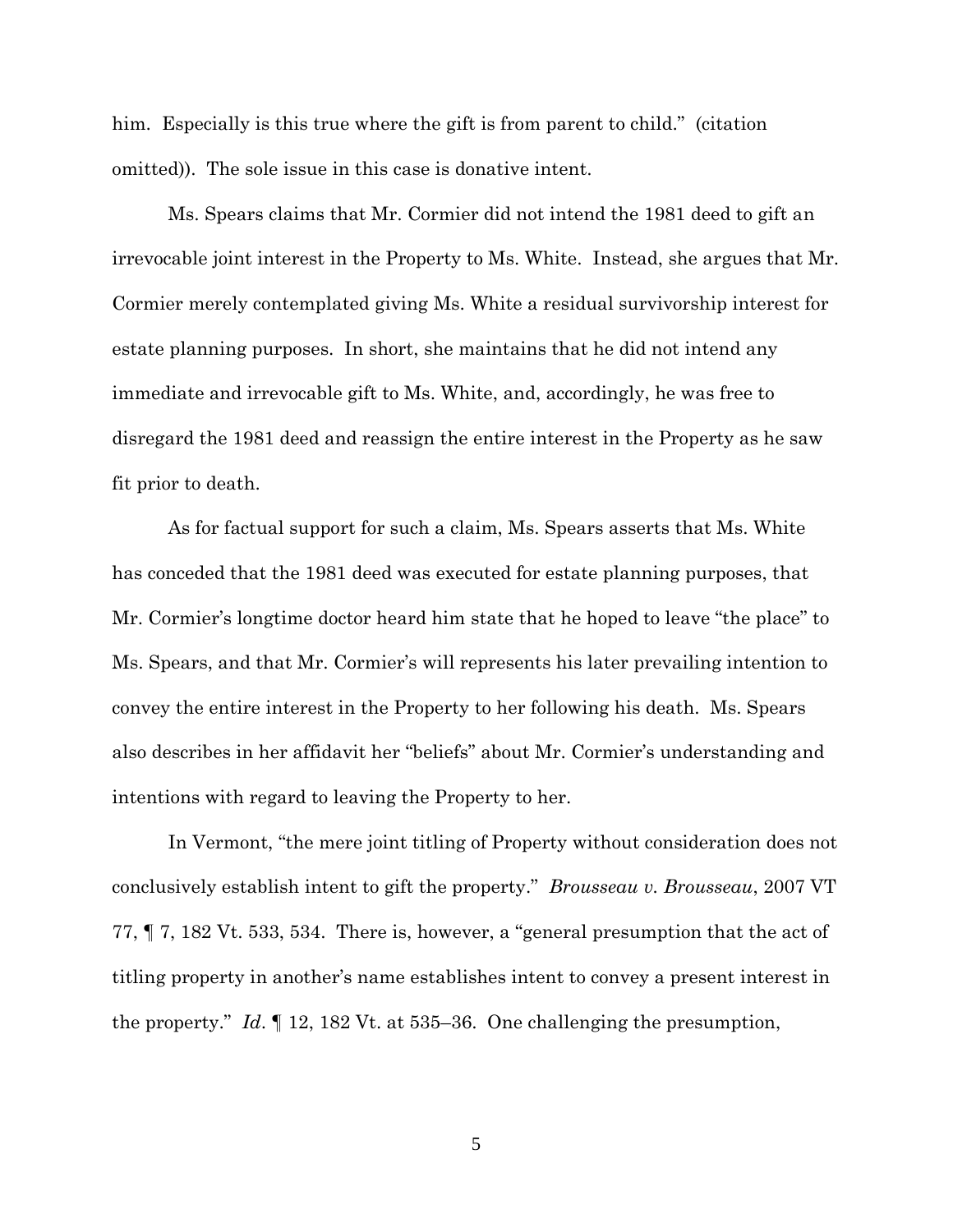particularly in the case of a parent–child or other close-family gift, has the burden of proving the lack of donative intent.<sup>2</sup> *Id*. ¶ 12, 182 Vt. at 535–36.

The Vermont Supreme Court has not determined what level of proof is needed to overcome the language of a deed in this regard. Justice Dooley has opined, however, that the person opposing the deed must do so with clear and convincing evidence of contrary donative intent. *See id*. ¶ 18, 182 Vt. at 538 (Dooley, J., dissenting) (citing *Hooks v. Hooks*, 63 So.2d 348, 350 (Ala. 1953); *Judgment Servs. Corp. v. Sullivan*, 746 N.E.2d 827, 831 (Ill. Ct. App. 2001); *Prange v. Prange*, 755 S.W.2d 581, 593 (Mo. Ct. App. 1987); *Kyles v. Kyles*, 832 S.W.2d 194, 197 (Tex. Ct. App. 1992)).

A number of other decisions and commentators have adopted that standard as well. *In re Pfister*, 749 F.3d 294, 299 (4th Cir. 2014) ("An opponent to a gift may rebut the presumption by offering clear and convincing evidence that a gift was never intended."); *Bhagat v. Bhagat*, 84 A.3d 583, 596 (N.J. 2014) ("Rather, our examination of the cases suggests that the standard has been understood as, and should be, clear and convincing."); *Controlled Receivables, Inc. v. Harman*, 413 P.2d 807, 809 (Utah 1966) ("Of prime importance is the rule that one who asserts the invalidity of a deed must so prove by clear and convincing evidence."); *Almeida v.* 

<sup>2</sup> The presumption is a legal one insofar as it shifts the burden of persuasion to the party opposing the matter presumed. It is not a mere evidentiary presumption that shifts the burden of production only and has no effect once that burden of production is satisfied, also known as a "bursting bubble" presumption. *Cf. Chittenden v. Waterbury Ctr. Cmty. Church, Inc.*, 168 Vt. 478, 492 (1998) (discussing "bursting bubble" presumptions).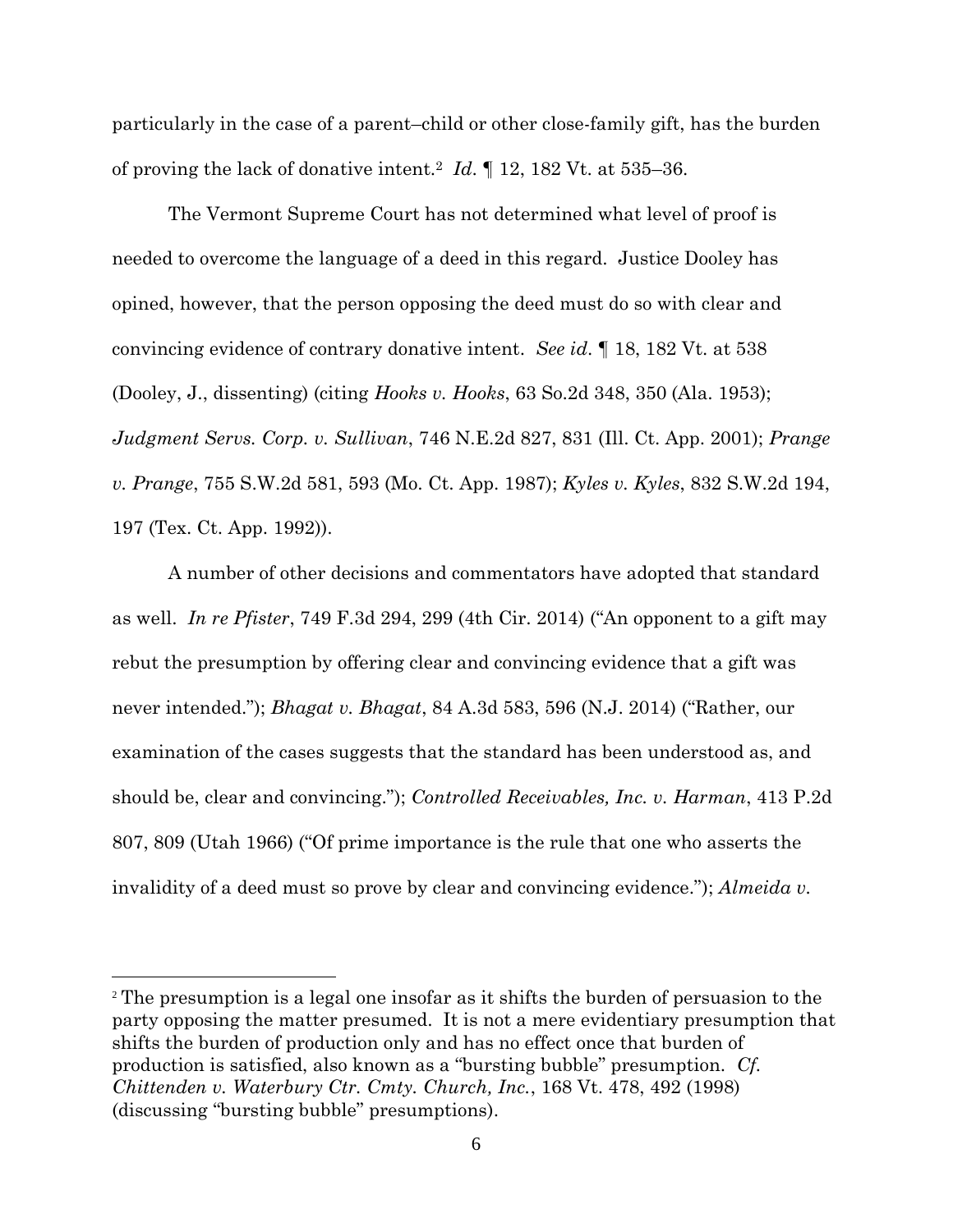*Almeida*, 669 P.2d 174, 178–79 (Haw. App. 1983) ("Generally, the burden of proving an alleged gift is on the donee. However, in cases of close kinship, there is a presumption that a gift was intended and the presumption must be rebutted by clear and convincing evidence." (internal citations omitted)); *see also* 1 Brett R. Turner, *Equit. Distrib. of Property*, 4th § 5:44 ("The joint title gift presumption is almost universally rebuttable by production of countervailing evidence showing that the transfer was made without donative intent. At common law, the standard of proof was clear and convincing evidence."); 38A C.J.S. *Gifts* § 77 ("If the form of ownership created is a joint tenancy with the right of survivorship, it is presumed that there is a donative intent. That presumption may be rebutted only by clear and convincing evidence that the donor intended to retain sole control over the transferred Property. The burden of proof is on the one claiming that it is not a gift."); 38 Am. Jur. 2d *Gifts* § 81 (similar).

An analogous area of the law is the creation of constructive trusts. In such circumstances, courts can look to principles of equity to overcome the plain language of a deed. In those cases, our Supreme Court has cited favorably the clear and convincing evidence standard. In *Gregoire v. Gregoire*, 2009 VT 87, ¶ 13, 186 Vt. 322, 328, for example, the Court noted that nearly all jurisdictions follow that standard of proof. In *Mueller v. Mueller*, 2012 VT 59, ¶ 29, n.6, 192 Vt. 85, 97 n.6, the Court noted that the trend of out-of-state decisions is to "require proof of entitlement to a constructive trust by clear and convincing evidence." *Accord Gregoire v. Armand*, No. S31705, 2007 WL 8044402, at \*3 (Vt. Super. Ct. Sep. 14,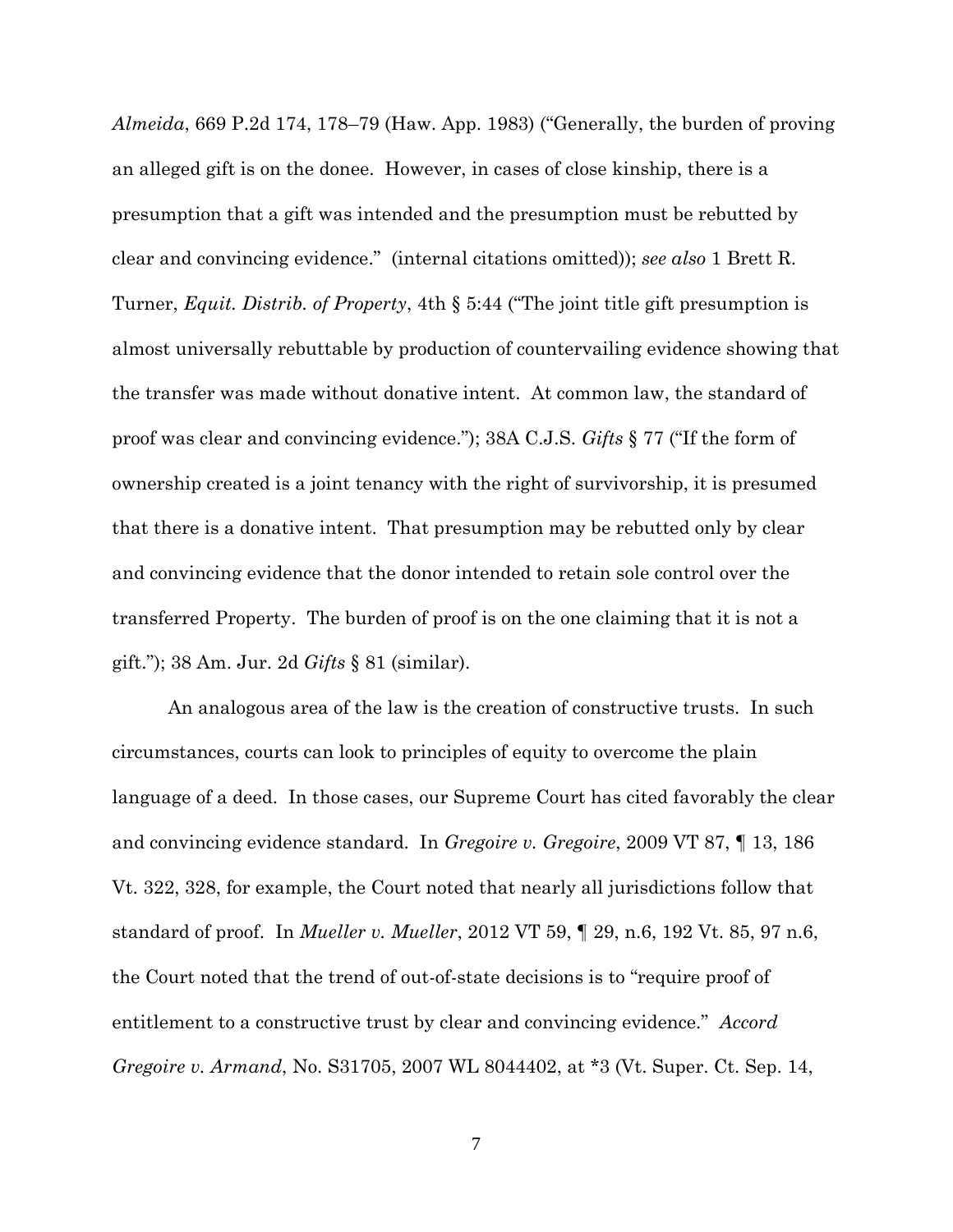2007); George Bogert, *Trusts and Trustees* § 78, at 290 (6th ed. 1987) ("[E]quity requires that the constructive trust claimant prove his case by clear and convincing evidence.").<sup>3</sup>

The Court concludes that the clear and convincing evidence standard is the most appropriate one for overcoming the presumption of donative intent in these circumstances. The high standard of proof reflects the correct level of judicial caution in accepting oral and other evidence that is intended to contradict absolute conveyances set out in written deeds and wills. Such documents are typically recorded and relied upon not only by those involved but the general public and commercial entities. *Cf. id*. § 472 ("The importance of security of titles leads the courts to be very cautious in their acceptance of petitions for constructive trusts, thus the requirement for a high standard of proof."); *see Rackley v. Rackley*, 922 S.W.2d 49, 51 (Mo. Ct. App. 1996) ("The stringency of the proof requirements has been attributed to the public policy in favor of the security of titles and the reluctance of courts to disturb record or other apparent ownership.").

"Clear and convincing evidence is a 'very demanding' standard, requiring somewhat less than evidence beyond a reasonable doubt, but more than a preponderance of the evidence. The clear and convincing evidence standard does not require that evidence in support of a fact be uncontradicted, but does require

<sup>&</sup>lt;sup>3</sup> Such high standards of proof also apply when trying to reform the language of a deed. *Bemis v. Lamb*, 135 Vt. 618, 621–22 (1971) (proof required to reform the express language of a deed is "beyond a reasonable doubt").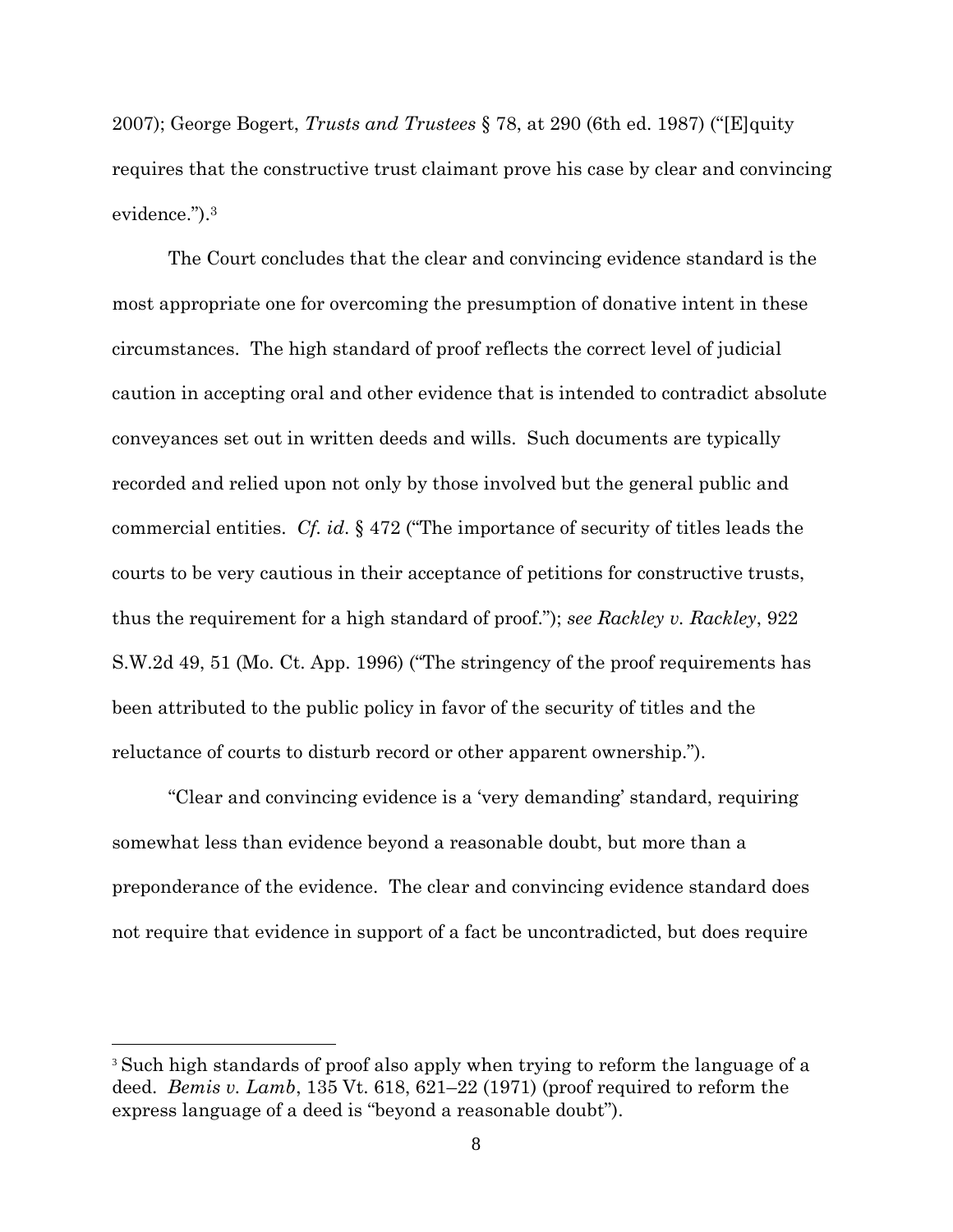that the fact's existence be 'highly probable.'" *In re E.T.*, 2004 VT 111, ¶ 12, 177 Vt. 405, 410–11.

In this case, Mr. Cormier deeded the Property into joint ownership with his daughter, with rights of survivorship. This is sufficient to raise the legal presumption that he did so with donative intent and, thereafter, was not free to unilaterally divest her of that interest. The question on summary judgment is whether Ms. Spears has come forward with sufficient admissible evidence that could reasonably persuade a jury, by clear and convincing evidence, that Mr. Cormier's actual intent was not to convey the Property to his daughter without recourse.

Of import in this case, "[e]vidence of lack of donative intent must relate back to the time of creation of the joint tenancy." *Franklin v. Anna Nat. Bank of Anna*, 488 N.E.2d 1117, 1119 (Ill. Ct. App. 1986); *accord Cone v. Cone*, 331 So.2d 656, 658 (Ala. 1976); *Nugent v. Dittel*, 239 N.W. 559, 561 (Iowa 1931); *Citizens Bank of Massachusetts v. Coleman*, 987 N.E.2d 1282, 1289 (Mass. Ct. App. 2013). "The decision of the donor, made subsequent to the creation of the joint tenancy, that he did not want the proceeds to pass to the survivor, would not, in itself, be sufficient to sever the tenancy." *Franklin*, 488 N.E.2d at 1119.

Ms. Spears argues that Ms. White conceded in her deposition testimony that the 1981 deed was executed for estate planning purposes. Ms. White counters, among other things, that any such testimony is inadmissible hearsay. Regardless whether the testimony is admissible, it has virtually no impact on the material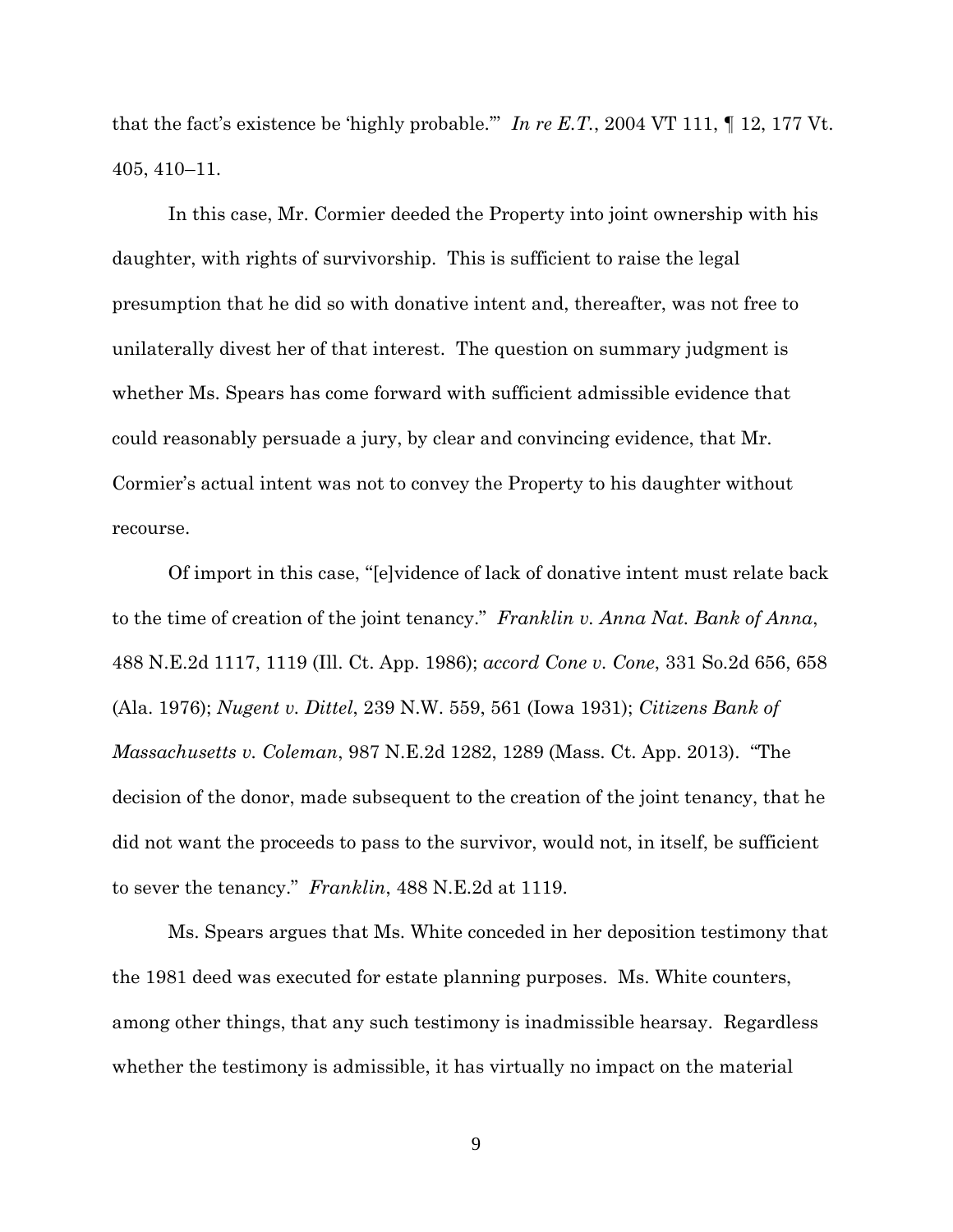inquiry: whether Mr. Cormier lacked donative intent at the time of the 1981 deed. A concession that the deed was motivated by an estate planning interest is insufficient. A general estate planning interest alone does not conflict in any material way with donative intent. A purported donor may act with an estate planning interest either along with or without donative intent. Estate planning can involve either type of property disposition. It does not necessary carry the connotation that an *inter vivos* gift was not intended. As a result, Ms. White's deposition testimony, to the extent that it touches on Mr. Cormier's estate planning interests, does not indicate that he lacked donative intent in 1981.

Ms. Spears suggests that the will itself is indicative of a lack of donative intent in 1981 because it shows that Mr. Cormier was attempting to leave the Property to Ms. Spears much later in life. The supposed inference is that he would not have done so unless he believed he had the right to do so and, *ergo*, that he had lacked donative intent in 1981. Even accepting that possible inference, however, the terms of the will *do not expressly* leave the disputed Property to Ms. Spears. The will generically left Ms. Spears all real property Mr. Cormier owned at the time of his death without specifying any particular property or acknowledging that he actually owned any such property. There is no reference in the will to the 1981 deed or to the Property itself.<sup>4</sup>

<sup>4</sup> Though not consequential to the Court's ruling, the record also reflects that Mr. Cormier consulted with an attorney in crafting his will. Had he intended to revoke the express terms of the prior written deed, he likely would have identified the Property with some specificity.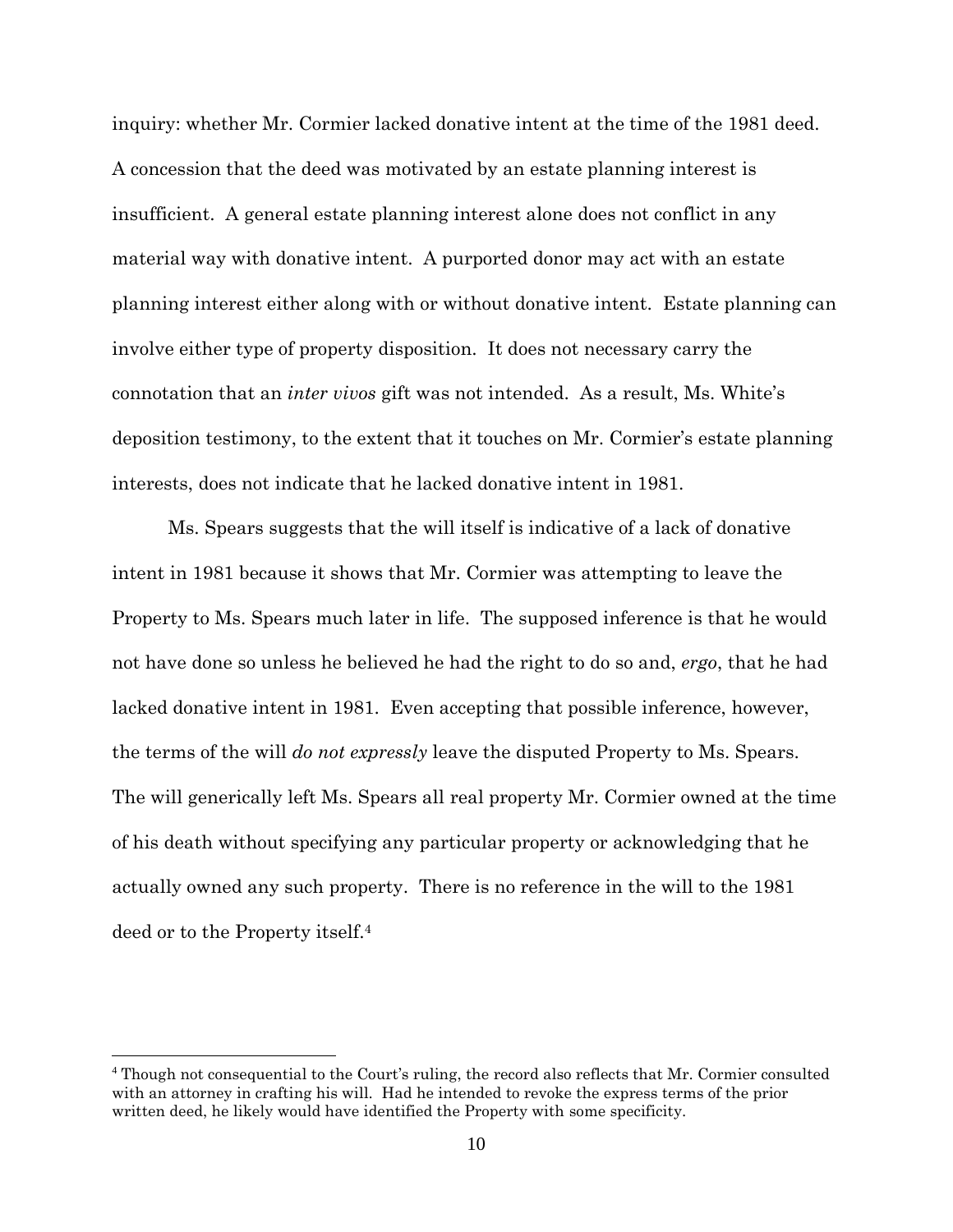In any event, even if one could interpret the will, with some speculation, to reflect an intention on Mr. Cormier's part in this regard at the time of the drafting of the will, the issue here is his intent in 1981, when the joint title deed was executed. A mere contrary intention later in life is insufficient to demonstrate what the original intention was in 1981.

Ms. Spears also has produced the affidavit of Mr. Cormier's longtime physician, who claims that Mr. Cormier told him, late in life, that he intended to leave "the place" to Mr. Spears. This testimony is inadmissible hearsay. Nothing in the record suggests that any hearsay exception might reasonably apply or that it could be admitted as nonhearsay.

Further, even assuming it were admissible, the evidence suffers from the same inferential limitations as the will: at best, it sheds dim light on Mr. Cormier's intentions near the time of his death. The salient issue, however, is whether there was donative intent at the time of the 1981 deed. Mr. Cormier's intent near the end of his life to leave "the place" to his wife indicates nearly nothing, if anything, as to whether he intended Ms. White to have joint title thirty-four years earlier in 1981.

Finally, in her own affidavit, Ms. Spears describes her beliefs as to Mr. Cormier's thoughts and intentions with regard to the 1981 deed and the will. As recounted in the affidavit, this testimony is plainly conjectural and inadmissible. Ms. Spears simply states what, she asserts, Mr. Cormier believed and intended. She attributes no clear statements to him (admissible or not), and she otherwise describes no circumstances that would indicate how such testimony about her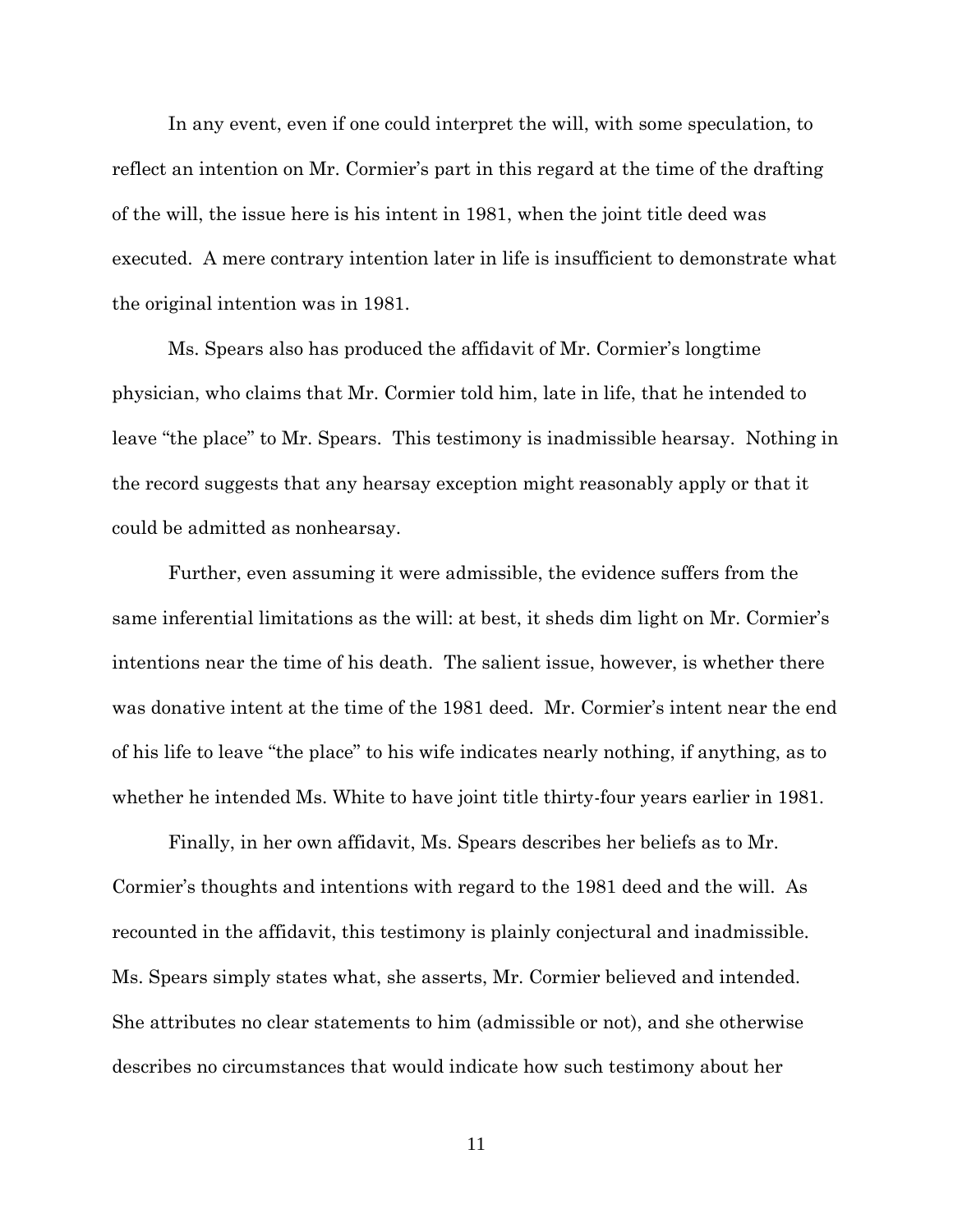beliefs and Mr. Cormier's beliefs could be admissible. Her affidavit, in this regard, is highly speculative and self-serving. In any event, it also bears the weakness that Ms. Spears' other proffered evidence bears: Mr. Cormier's beliefs and intentions late in life are relevant only insofar as they may reflect on his intentions at the time of the 1981 deed and no arguably admissible testimony in Ms. Spears' affidavit shines light on the circumstances of the 1981 deed.

In opposition to Ms. Spears' evidence is the 1981 deed itself, the terms of which clearly create a joint title interest in Ms. White. It is also undisputed that Ms. White acted as an owner of the Property—by living on the Property for years, making certain improvements to it, and representing herself to lenders as an owner.

In this case, Mr. Cormier deeded a joint title interest in the Property to his daughter in 1981, thirty-four years prior to his death. The record includes virtually no admissible evidence to rebut the presumption that he did so with donative intent. There are no suspicious circumstances drawing into question the 1981 deed, and no contrary statements of intent at the time of the execution of the deed. The burden of rebutting the presumption by clear and convincing evidence is on Ms. Spears. She has failed to present sufficient evidence of any triable issue warranting the submission of the donative intent question to a jury. On this record, the Court would so rule even if she needed to do so by a preponderance of the evidence only. Ms. White is entitled to summary judgment on this issue.